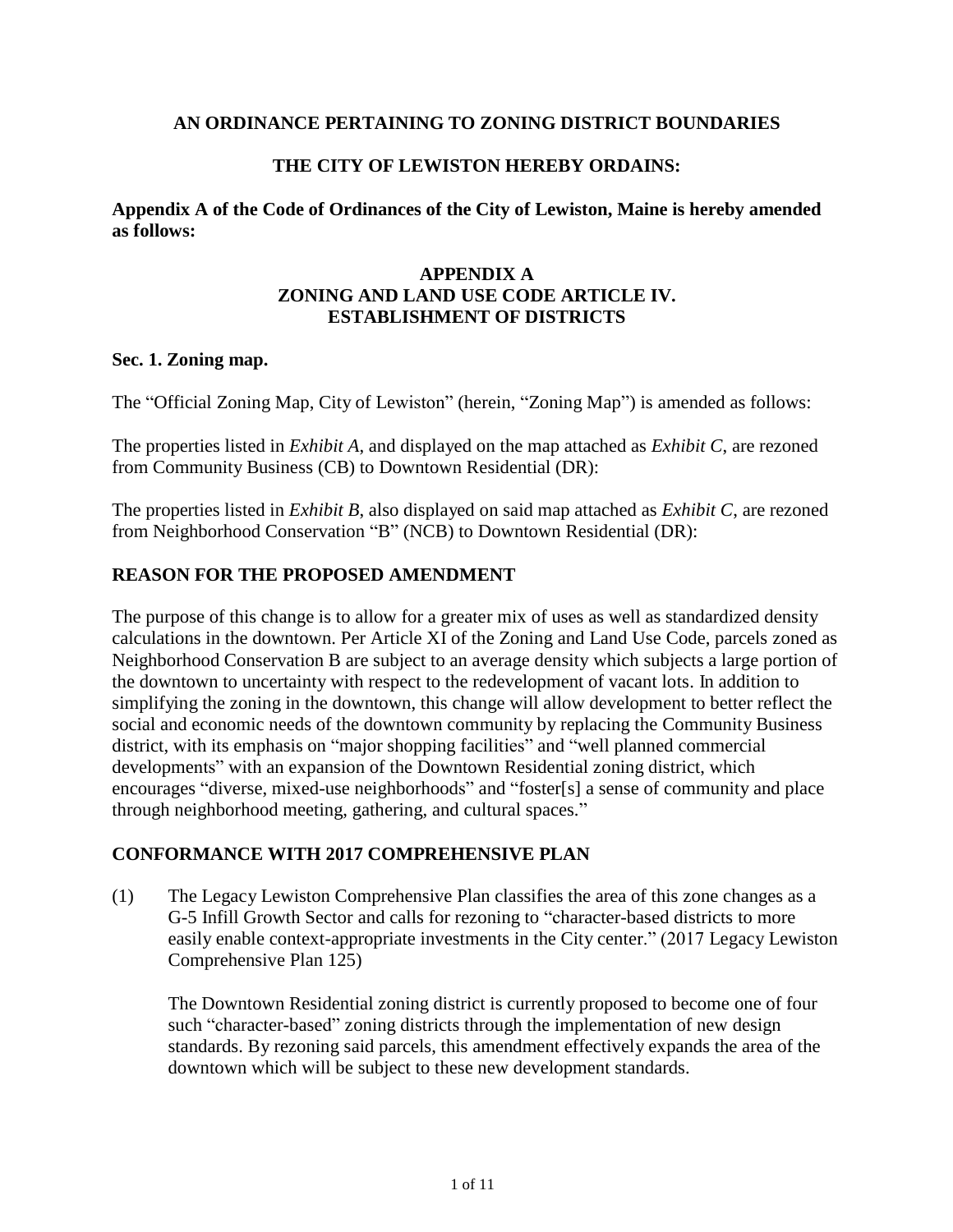(2) The Legacy Lewiston Comprehensive Plan calls for "strengthening neighborhoods and expanding housing choice" while focusing on "growth areas" and "investing in the downtown neighborhoods" (2017 Legacy Lewiston Comprehensive Plan 116, 172)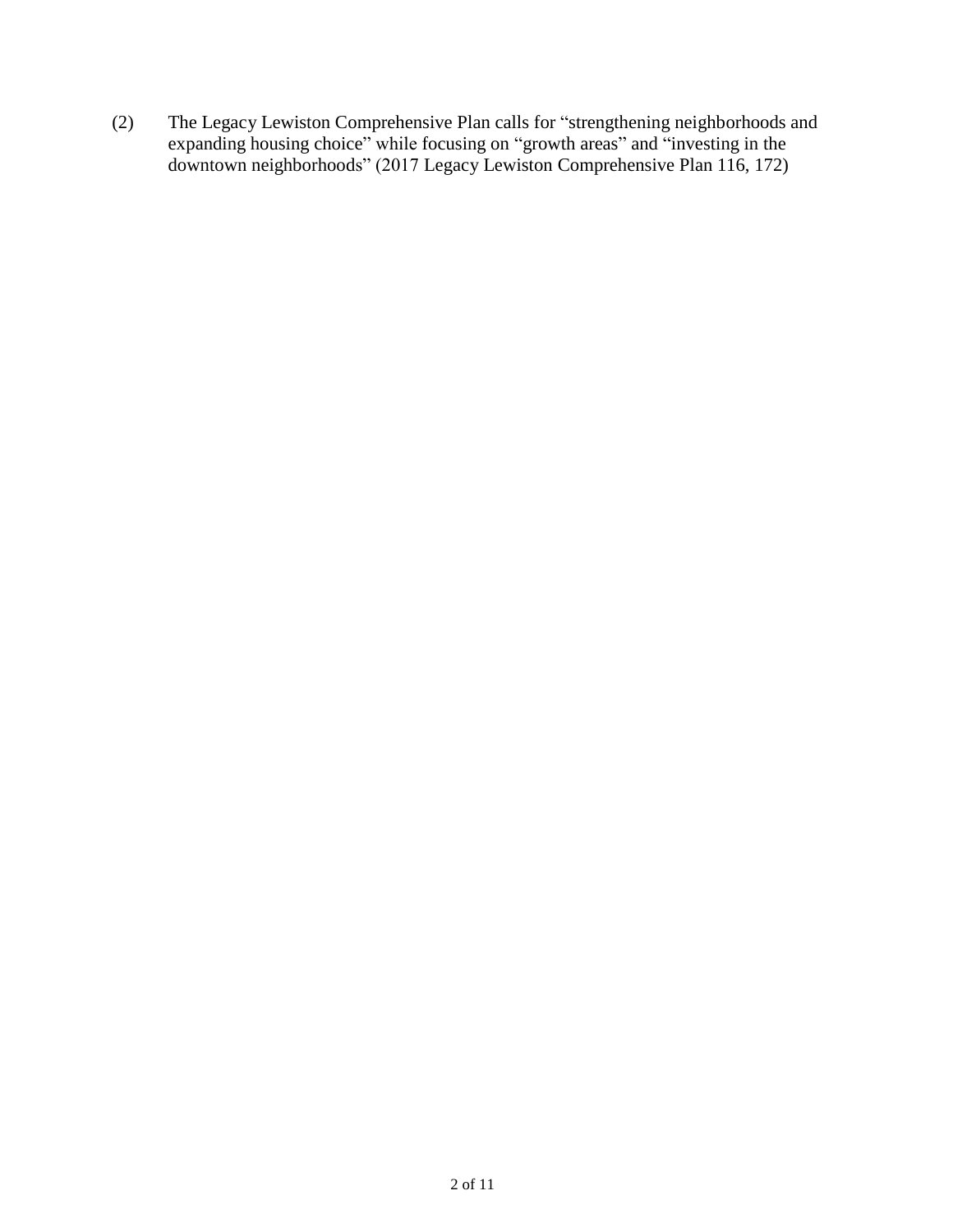| <b>Property Address</b> | <b>Androscoggin County Registry of Deeds</b> |
|-------------------------|----------------------------------------------|
|                         | <b>Book and Page</b>                         |
| 82 Horton Street        | Bk 1905 Pg 262                               |
| 4 Leeds Street          | Bk 9861 Pg 245                               |
| 6 Leeds Street          | Bk 9917 Pg 160                               |
| 10 Leeds Street         | Bk 9097 Pg 284                               |
| 311 Main Street         | Bk 8641 Pg 201                               |
| 123 Pine Street         | Bk 9335 Pg 194                               |
| 124 Pine Street         | Bk 9048 Pg 25                                |
| 125 Pine Street         | Bk 10292 Pg 195                              |
| 128 Pine Street         | Bk 8234 Pg 274                               |
| 131 Pine Street         | Bk 9858 Pg 345                               |
| 132 Pine Street         | Bk 01694 Pg 00273                            |
| 137 Pine Street         | Bk 10124 Pg 143                              |
| 141 Pine Street         | Bk 4732 Pg 49                                |
| 143 Pine Street         | Bk 9519 Pg 187                               |
| 144 Pine Street         | Bk 906 Pg 7                                  |
| 149 Pine Street         | Bk 7754 Pg 134                               |
| 150 Pine Street         | Bk 7648 Pg 147                               |
| 153 Pine Street         | Bk 9931 Pg 312                               |
| 154 Pine Street         | Bk 8812 Pg 88                                |
| 155 Pine Street         | Bk 9693 Pg 71                                |
| 158 Pine Street         | Bk 8295 Pg 86                                |
| 159 Pine Street         | Bk 6871 Pg 257                               |
| 160 Pine Street         | Bk 1958 Pg 315                               |
| 163 Pine Street         | Bk 8348 Pg 53                                |
| 166 Pine Street         | Bk 8772 Pg 67                                |
| 167 Pine Street         | Bk 9586 Pg 265                               |
| 170 Pine Street         | Bk 10039 Pg 235                              |
| 171 Pine Street         | Bk 6583 Pg 263                               |
| 172 Pine Street         | Bk 9335 Pg 196                               |
| 175 Pine Street         | Bk 9759 Pg 34                                |
| 176 Pine Street         | Bk 8400 Pg 269                               |
| 179 Pine Street         | Bk 9303 Pg 27                                |
| 182 Pine Street         | Bk 10012 Pg 134                              |
| 184 Pine Street         | Bk 5932 Pg 322                               |
| 185 Pine Street         | Bk 9986 Pg 233                               |
| 189 Pine Street         | Bk 9986 Pg 233                               |
| 190 Pine Street         | Bk 9243 Pg 14                                |
| 192 Pine Street         | Bk 10284 Pg 86                               |
| 193 Pine Street         | Bk 8400 Pg 269                               |
| 195 Pine Street         | Bk 10044 Pg 231                              |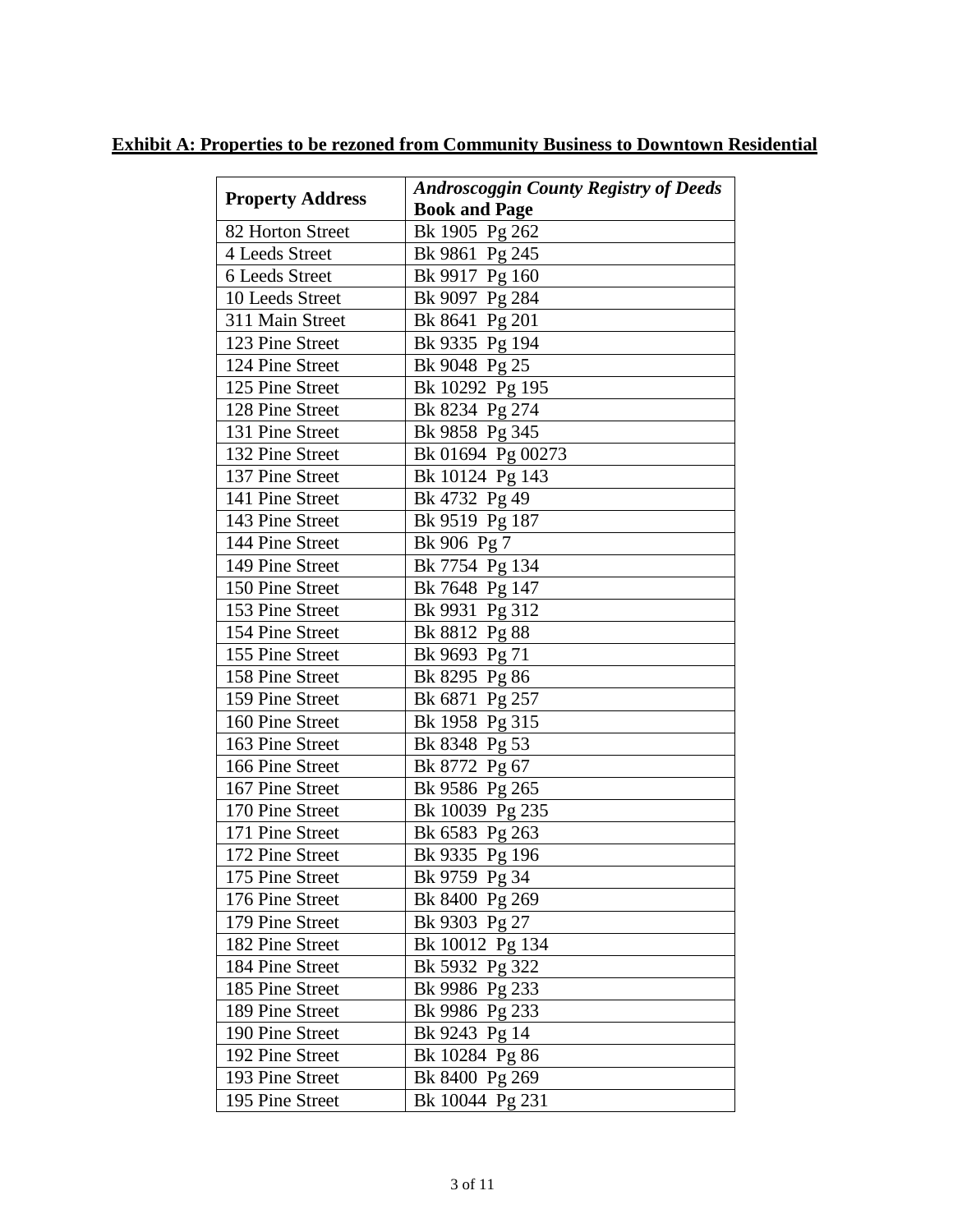| 196 Pine Street | Bk 10182 Pg 304 |
|-----------------|-----------------|
| 199 Pine Street | Bk 9097 Pg 284  |
| 200 Pine Street | Bk 10051 Pg 251 |
| 203 Pine Street | Bk 9756 Pg 77   |
| 207 Pine Street | Bk 9008 Pg 232  |
| 208 Pine Street | Bk 9290 Pg 169  |
| 213 Pine Street | Bk 9291 Pg 60   |
| 215 Pine Street | Bk 8400 Pg 274  |
| 219 Pine Street | Bk 6703 Pg 309  |
| 222 Pine Street | Bk 5652 Pg 325  |
| 224 Pine Street | Bk 8805 Pg 283  |
| 225 Pine Street | Bk 6152 Pg 126  |
| 229 Pine Street | Bk 9200 Pg 328  |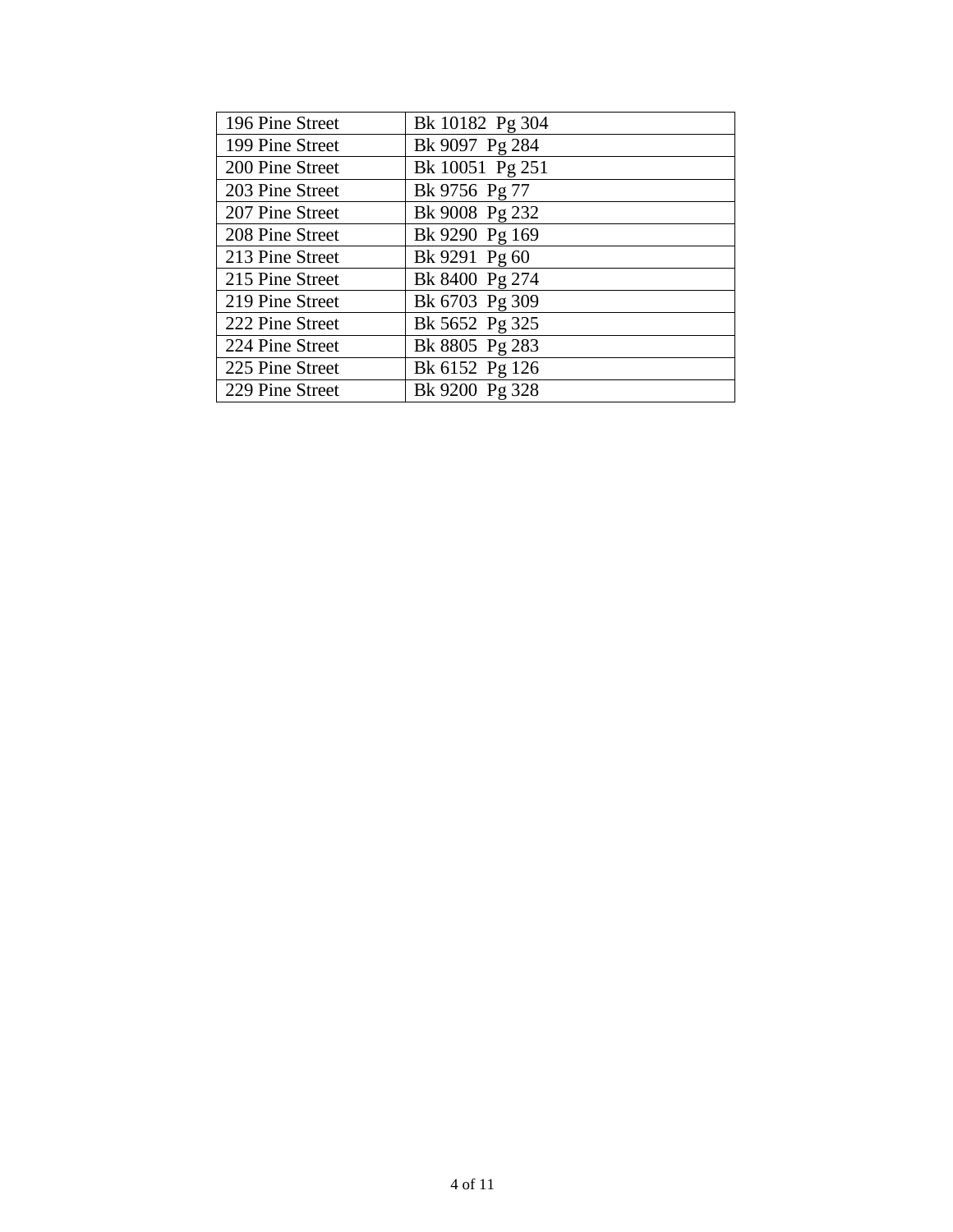# **Exhibit B: Properties to be rezoned from Neighborhood Conservation 'B' to Downtown Residential**

| <b>Property Address</b>  | <b>Androscoggin County Registry of Deeds</b> |
|--------------------------|----------------------------------------------|
|                          | <b>Book and Page</b>                         |
| 134 Ash Street           | Bk 9472 Pg 211                               |
| 135 Ash Street           | Bk 9087 Pg 347                               |
| 140 Ash Street           | Bk 4554 Pg 3                                 |
| 158 Ash Street           | Bk 5932 Pg 322                               |
| 170 Ash Street           | Bk 9257 Pg 350                               |
| 174 Ash Street           | Bk 9125 Pg 213                               |
| 188 Ash Street           | Bk 5932 Pg 322                               |
| 204 Ash Street           | Bk 9017 Pg 293                               |
| 205 Ash Street           | Bk 9742 Pg 119                               |
| 210 Ash Street           | Bk 7410 Pg 120                               |
| 229 Ash Street           | Bk 10297 Pg 345                              |
| 230 Ash Street           | Bk 8016 Pg 71                                |
| 231 Ash Street           | Bk 9583 Pg 44                                |
| 257 Ash Street           | Bk 8380 Pg 151                               |
| 9 Beacon Street          | Bk 4397 Pg 191                               |
| 10 Beacon Street         | Bk 9200 Pg 328                               |
| 15 Beacon Street         | Bk 8735 Pg 92                                |
| 17 Beacon Street         | Bk 1143 Pg 315                               |
| 18 Beacon Street         | Bk 8820 Pg 164                               |
| 19 Beacon Street         | Bk 9258 Pg 99                                |
| 21 Beacon Street         | Bk 9188 Pg 41                                |
| 22 Beacon Street         | Bk 9461 Pg 257                               |
| 26 Beacon Street         | Bk 9372 Pg 78                                |
| 108 Birch Street         | Bk 6121 Pg 221                               |
| 5 Bradley Street         | Bk 8889 Pg 326                               |
| 12 Bradley Street        | Bk 9686 Pg 154                               |
| 13 Bradley Street        | Bk 9752 Pg 137                               |
| 17 Bradley Street        | Bk 10311 Pg 235                              |
| 25 Bradley Street        | Bk 9741 Pg 98                                |
| 28 Bradley Street        | Bk 9571 Pg 214                               |
| 33 Bradley Street        | Bk 7086 Pg 277                               |
| 36 Bradley Street        | Bk 9619 Pg 299                               |
| <b>40 Bradley Street</b> | Bk 6797 Pg 234                               |
| 43 Bradley Street        | Bk 6540 Pg 162                               |
| 55 Bradley Street        | Bk 1972 Pg 50                                |
| 57 Bradley Street        | Bk 9839 Pg 297                               |
| <b>66 Bradley Street</b> | Bk 8933 Pg 143                               |
| 74 Bradley Street        | Bk 2676 Pg 139                               |
| <b>78 Bradley Street</b> | Bk 4534 Pg 350                               |
| 9 Horton Street          | Bk 9503 Pg 38                                |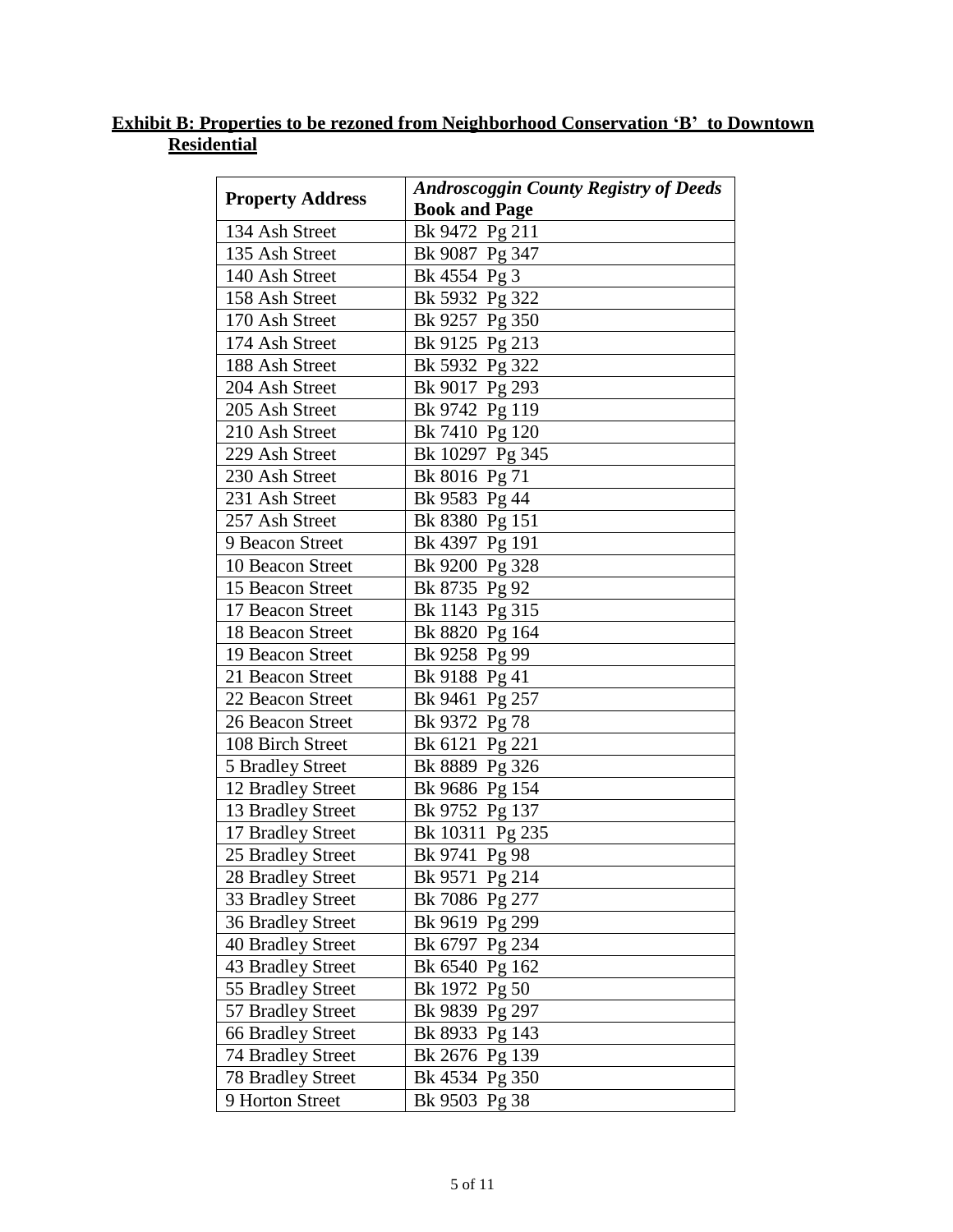| 11 Horton Street  | Bk 3446 Pg 247  |
|-------------------|-----------------|
| 17 Horton Street  | Bk 8364 Pg 86   |
| 18 Horton Street  | Bk 9725 Pg 272  |
| 22 Horton Street  | Bk 4796 Pg 22   |
| 23 Horton Street  | Bk 8381 Pg 174  |
| 26 Horton Street  | Bk 10019 Pg 202 |
| 28 Horton Street  | Bk 8920 Pg 310  |
| 32 Horton Street  | Bk 8872 Pg 272  |
| 34 Horton Street  | Bk 7969 Pg 307  |
| 45 Horton Street  | Bk 9266 Pg 37   |
| 65 Horton Street  | Bk 10126 Pg 246 |
| 69 Horton Street  | Bk 7879 Pg 144  |
| 70 Horton Street  | Bk 3797 Pg 201  |
| 75 Horton Street  | Bk 9365 Pg 341  |
| 84 Horton Street  | Bk 10265 Pg 328 |
| 85 Horton Street  | Bk 10297 Pg 293 |
| 86 Horton Street  | Bk 6588 Pg 285  |
| 90 Horton Street  | Bk 9331 Pg 2    |
| 91 Horton Street  | Bk 7214 Pg 290  |
| 94 Horton Street  | Bk 9590 Pg 72   |
| 95 Horton Street  | Bk 4140 Pg 260  |
| 99 Horton Street  | Bk 10019 Pg 20  |
| 100 Horton Street | Bk 9377 Pg 212  |
| 104 Horton Street | Bk 8737 Pg 169  |
| 107 Horton Street | Bk 1955 Pg 256  |
| 110 Horton Street | Bk 4225 Pg 185  |
| 111 Horton Street | Bk 10258 Pg 224 |
| 112 Horton Street | Bk 8693 Pg 145  |
| 115 Horton Street | Bk 7637 Pg 50   |
| 116 Horton Street | Bk 10042 Pg 271 |
| 117 Horton Street | Bk 9661 Pg 184  |
| 120 Horton Street | Bk 10168 Pg 45  |
| 124 Horton Street | Bk 10258 Pg 246 |
| 127 Horton Street | Bk 1885 Pg 342  |
| 128 Horton Street | Bk 7924 Pg 132  |
| 130 Horton Street | Bk 9439 Pg 200  |
| 131 Horton Street | Bk 6897 Pg 103  |
| 134 Horton Street | Bk 5748 Pg 312  |
| 135 Horton Street | Bk 9207 Pg 2    |
| 138 Horton Street | Bk 10193 Pg 77  |
| 139 Horton Street | Bk 9080 Pg 292  |
| 142 Horton Street | Bk 9080 Pg 292  |
| 143 Horton Street | Bk 9080 Pg 292  |
| 144 Horton Street | Bk 9827 Pg 209  |
| 147 Horton Street | Bk 2951 Pg 113  |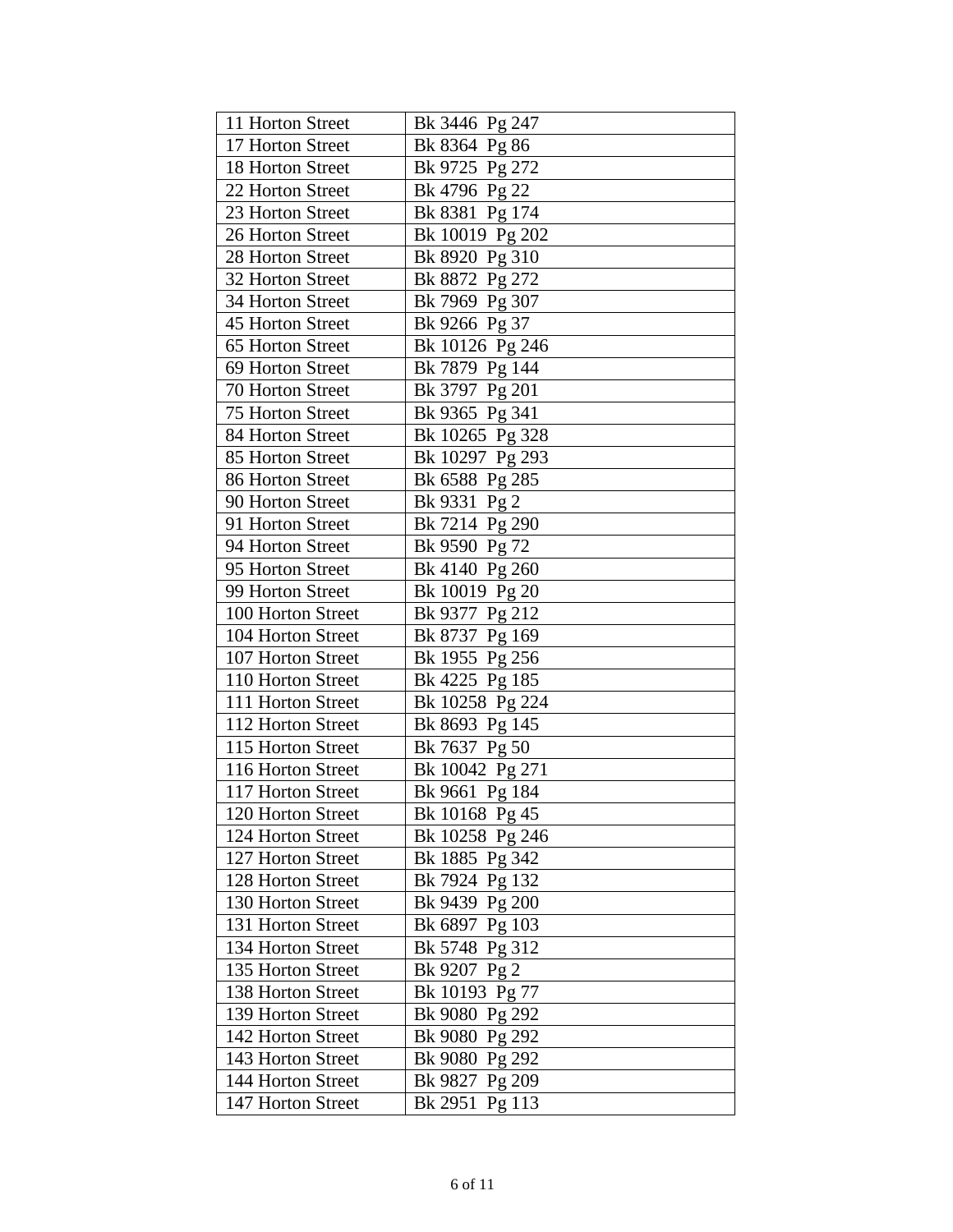| 149 Horton Street       | Bk 1955 Pg 256  |
|-------------------------|-----------------|
| 151 Horton Street       | Bk 10207 Pg 73  |
| 7 Howard Street         | Bk 9688 Pg 35   |
| 8 Howard Street         | Bk 8528 Pg 216  |
| 15 Howard Street        | Bk 9238 Pg 202  |
| 20 Howard Street        | Bk 6379 Pg 55   |
| 21 Howard Street        | Bk 8985 Pg 145  |
| 24 Howard Street        | Bk 9322 Pg 207  |
| 27 Howard Street        | Bk 9325 Pg 294  |
| 30 Howard Street        | Bk 9463 Pg 134  |
| 33 Howard Street        | Bk 9759 Pg 164  |
| 34 Howard Street        | Bk 9741 Pg 96   |
| 36 Howard Street        | Bk 9631 Pg 175  |
| 39 Howard Street        | Bk 3521 Pg 132  |
| 47 Howard Street        | Bk 8636 Pg 165  |
| 48 Howard Street        | Bk 9075 Pg 153  |
| 51 Howard Street        | Bk 9823 Pg 217  |
| 54 Howard Street        | Bk 4588 Pg 43   |
| 55 Howard Street        | Bk 6264 Pg 329  |
| 56 Howard Street        | Bk 3554 Pg 273  |
| <b>75 Howard Street</b> | Bk 7292 Pg 203  |
| <b>76 Howard Street</b> | Bk 5863 Pg 322  |
| <b>78 Howard Street</b> | Bk 8400 Pg 272  |
| 79 Howard Street        | Bk 3424 Pg 345  |
| 80 Howard Street        | Bk 8923 Pg 205  |
| 81 Howard Street        | Bk 9883 Pg 29   |
| 82 Howard Street        | Bk 8400 Pg 269  |
| 86 Howard Street        | Bk 8400 Pg 269  |
| 93 Howard Street        | Bk 7446 Pg 275  |
| 2 Howe Street           | Bk 8147 Pg 105  |
| 7 Howe Street           | Bk 10122 Pg 97  |
| 8 Howe Street           | Bk 9589 Pg 199  |
| 9 Howe Street           | Bk 8631 Pg 49   |
| 12 Howe Street          | Bk 10210 Pg 330 |
| 15 Howe Street          | Bk 9080 Pg 292  |
| 16 Howe Street          | Bk 4550 Pg 246  |
| 17 Howe Street          | Bk 8626 Pg 157  |
| 20 Howe Street          | Bk 7689 Pg 344  |
| 23 Howe Street          | Bk 8426 Pg 224  |
| 25 Howe Street          | Bk 7137 Pg 292  |
| 28 Howe Street          | Bk 10174 Pg 306 |
| 30 Howe Street          | Bk 9339 Pg 242  |
| 32 Howe Street          | Bk 9138 Pg 44   |
| 34 Howe Street          | Bk 8252 Pg 251  |
| 38 Howe Street          | Bk 9518 Pg 28   |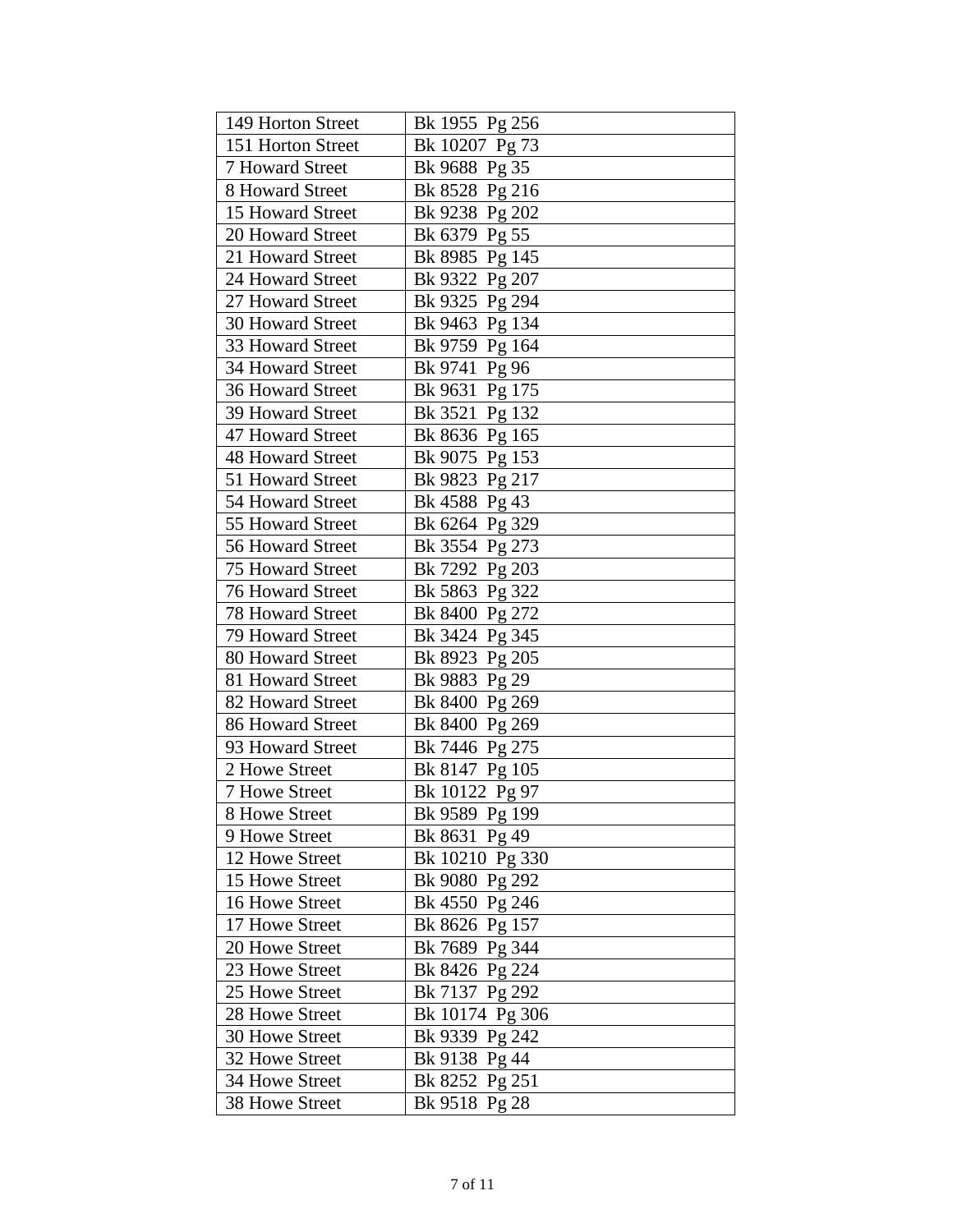| 47 Howe Street      | Bk 7690 Pg 274  |
|---------------------|-----------------|
| 48 Howe Street      | Bk 8388 Pg 205  |
| 51 Howe Street      | Bk 9955 Pg 56   |
| 52 Howe Street      | Bk 9905 Pg 24   |
| 55 Howe Street      | Bk 5070 Pg 151  |
| 56 Howe Street      | Bk 7643 Pg 277  |
| 60 Howe Street      | Bk 9167 Pg 103  |
| 65 Howe Street      | Bk 5212 Pg 198  |
| 66 Howe Street      | Bk 6089 Pg 212  |
| 68 Howe Street      | Bk 6764 Pg 28   |
| 70 Howe Street      | Bk 8067 Pg 309  |
| 83 Howe Street      | Bk 9190 Pg 60   |
| 87 Howe Street      | Bk 9190 Pg 60   |
| 88 Howe Street      | Bk 8848 Pg 245  |
| 92 Howe Street      | Bk 9655 Pg 61   |
| 93 Howe Street      | Bk 10086 Pg 269 |
| 94 Howe Street      | Bk 8545 Pg 180  |
| 97 Howe Street      | Bk 8891 Pg 323  |
| 110 Howe Street     | Bk 10220 Pg 185 |
| 114 Howe Street     | Bk 10220 Pg 185 |
| 115 Howe Street     | Bk 8466 Pg 95   |
| 117 Howe Street     | Bk 4440 Pg 340  |
| 118 Howe Street     | Bk 10172 Pg 210 |
| 119 Howe Street     | Bk 8753 Pg 295  |
| 123 Howe Street     | Bk 10257 Pg 188 |
| 126 Howe Street     | Bk 4010 Pg 146  |
| 127 Howe Street     | Bk 9102 Pg 134  |
| 128 Howe Street     | Bk 7458 Pg 217  |
| 130 Howe Street     | Bk 9097 Pg 284  |
| 137 Howe Street     | Bk 1590 Pg 303  |
| 139 Howe Street     | Bk 6686 Pg 335  |
| 7 Jefferson Street  | Bk 9286 Pg 323  |
| 9 Jefferson Street  | Bk 9286 Pg 323  |
| 15 Jefferson Street | Bk 10293 Pg 324 |
| 17 Jefferson Street | Bk 10220 Pg 193 |
| 33 Jefferson Street | Bk 7849 Pg 54   |
| 37 Jefferson Street | Bk 6234 Pg 323  |
| 38 Jefferson Street | Bk 7001 Pg 304  |
| 40 Jefferson Street | Bk 10226 Pg 29  |
| 42 Jefferson Street | Bk 9402 Pg 315  |
| 45 Jefferson Street | Bk 9284 Pg 138  |
| 61 Jefferson Street | Bk 8245 Pg 159  |
| 62 Jefferson Street | Bk 7109 Pg 278  |
| 65 Jefferson Street | Bk 1033 Pg 730  |
| 67 Jefferson Street | Bk 1728 Pg 105  |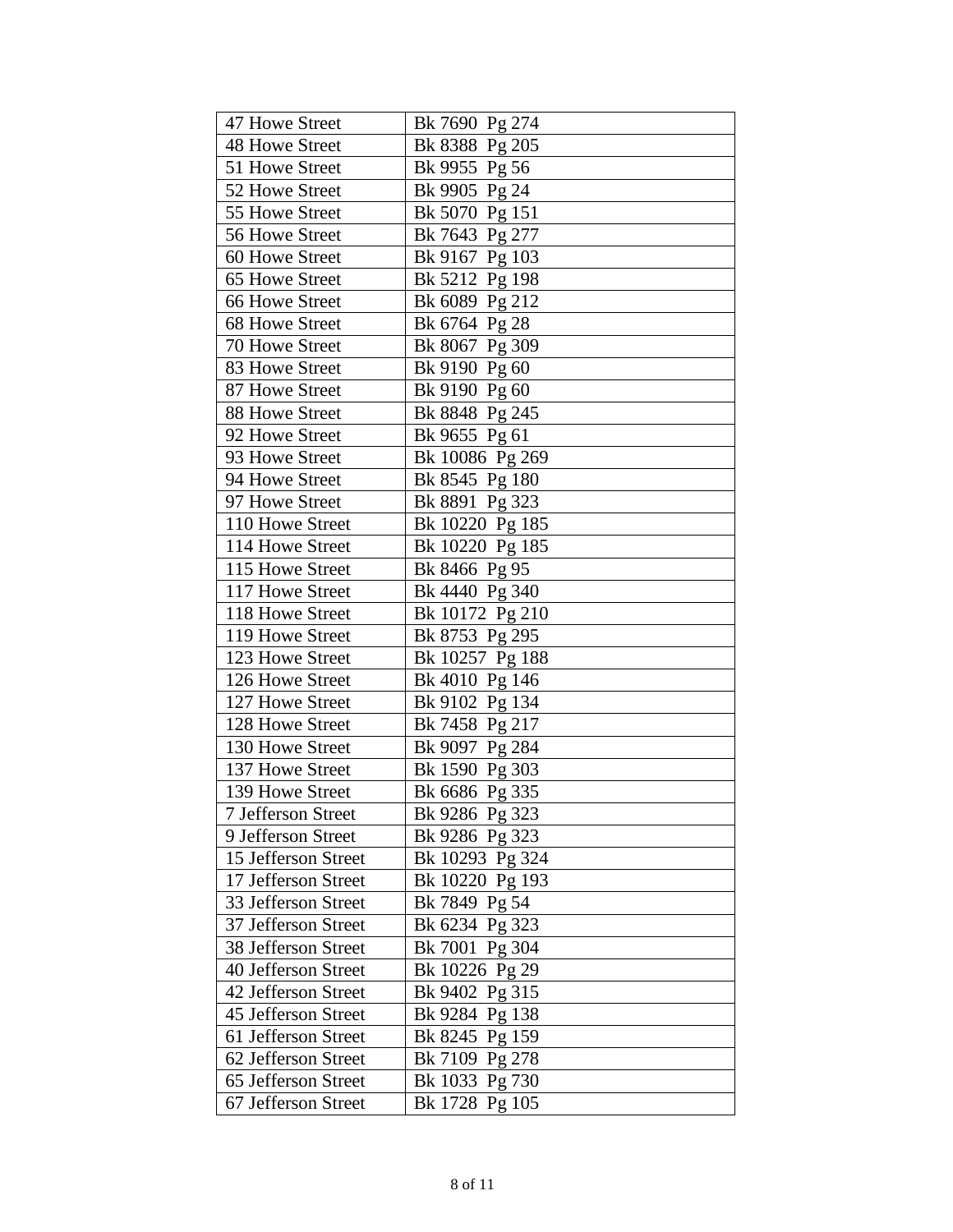| 68 Jefferson Street      | Bk 9303 Pg 288  |
|--------------------------|-----------------|
| 72 Jefferson Street      | Bk 1445 Pg 301  |
| 91 Sabattus Street       | Bk 1885 Pg 344  |
| 95 Sabattus Street       | Bk 9093 Pg 259  |
| 97 Sabattus Street       | Bk 7319 Pg 328  |
| 101 Sabattus Street      | Bk 10188 Pg 121 |
| 111 Sabattus Street      | Bk 9237 Pg 148  |
| 133 Sabattus Street      | Bk 8200 Pg 99   |
| 143 Sabattus Street      | Bk 9696 Pg 285  |
| 147 Sabattus Street      | Bk 9907 Pg 144  |
| 149 Sabattus Street      | Bk 9686 Pg 154  |
| 151 Sabattus Street      | Bk 10080 Pg 74  |
| 153 Sabattus Street      | Bk 5799 Pg 177  |
| 157 Sabattus Street      | Bk 5170 Pg 151  |
| 2 Shawmut Street         | Bk 1644 Pg 194  |
| 3 Shawmut Street         | Bk 8850 Pg 64   |
| 5 Shawmut Street         | Bk 7951 Pg 238  |
| 6 Shawmut Street         | Bk 10210 Pg 330 |
| <b>7 Shawmut Street</b>  | Bk 5721 Pg 145  |
| 10 Shawmut Street        | Bk 9238 Pg 199  |
| 20 Shawmut Street        | Bk 9238 Pg 199  |
| 21 Shawmut Street        | Bk 8440 Pg 284  |
| 25 Shawmut Street        | Bk 9627 Pg 336  |
| 34 Shawmut Street        | Bk 1861 Pg 208  |
| <b>36 Shawmut Street</b> | Bk 5990 Pg 132  |
| 37 Shawmut Street        | Bk 4935 Pg 98   |
| 45 Shawmut Street        | Bk 10220 Pg 195 |
| 46 Shawmut Street        | Bk 1898 Pg 45   |
| 47 Shawmut Street        | Bk 5178 Pg 222  |
| <b>48 Shawmut Street</b> | Bk 7942 Pg 85   |
| 53 Shawmut Street        | Bk 8891 Pg 181  |
| 56 Shawmut Street        | Bk 5799 Pg 179  |
| 57 Shawmut Street        | Bk 8199 Pg 290  |
| 58 Shawmut Street        | Bk 9632 Pg 141  |
| 61 Shawmut Street        | Bk 10249 Pg 296 |
| 62 Shawmut Street        | Bk 5178 Pg 222  |
| 80 Shawmut Street        | Bk 8480 Pg 225  |
| 81 Shawmut Street        | Bk 4979 Pg 72   |
| 84 Shawmut Street        | Bk 8595 Pg 305  |
| 85 Shawmut Street        | Bk 10058 Pg 251 |
| 88 Shawmut Street        | Bk 7446 Pg 273  |
| 89 Shawmut Street        | Bk 9388 Pg 240  |
| 93 Shawmut Street        | Bk 9969 Pg 90   |
| 105 Shawmut Street       | Bk 10220 Pg 185 |
| 108 Shawmut Street       | Bk 10220 Pg 185 |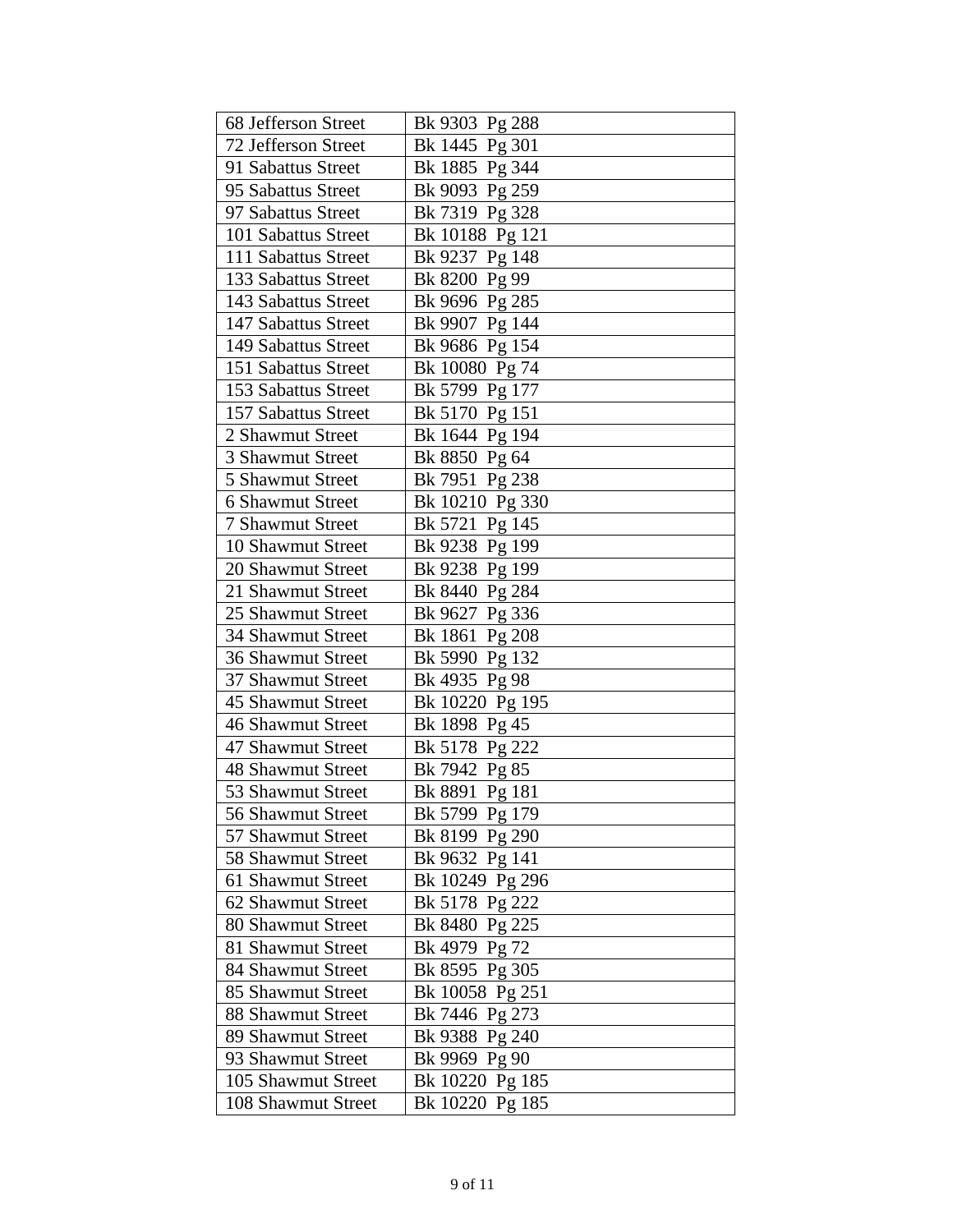| 109 Shawmut Street | Bk 9469 Pg 301  |
|--------------------|-----------------|
| 112 Shawmut Street | Bk 3183 Pg 241  |
| 115 Shawmut Street | Bk 6514 Pg 286  |
| 117 Shawmut Street | Bk 5344 Pg 58   |
| 121 Shawmut Street | Bk 3686 Pg 279  |
| 61 Walnut Street   | Bk 9105 Pg 64   |
| 71 Walnut Street   | Bk 9511 Pg 344  |
| 72 Walnut Street   | Bk 8763 Pg 73   |
| 73 Walnut Street   | Bk 10300 Pg 95  |
| 76 Walnut Street   | Bk 9756 Pg 100  |
| 84 Walnut Street   | Bk 6730 Pg 179  |
| 89 Walnut Street   | Bk 10220 Pg 185 |
| 91 Walnut Street   | Bk 10220 Pg 185 |
| 92 Walnut Street   | Bk 10040 Pg 82  |
| 94 Walnut Street   | Bk 10184 Pg 48  |
| 98 Walnut Street   | Bk 9542 Pg 112  |
| 101 Walnut Street  | Bk 8119 Pg 141  |
| 102 Walnut Street  | Bk 5597 Pg 99   |
| 105 Walnut Street  | Bk 8539 Pg 82   |
| 106 Walnut Street  | Bk 9484 Pg 190  |
| 120 Walnut Street  | Bk 7837 Pg 217  |
| 144 Walnut Street  | Bk 9993 Pg 165  |
| 154 Walnut Street  | Bk 9286 Pg 323  |
| 172 Walnut Street  | Bk 9468 Pg 34   |
| 180 Walnut Street  | Bk 9258 Pg 97   |